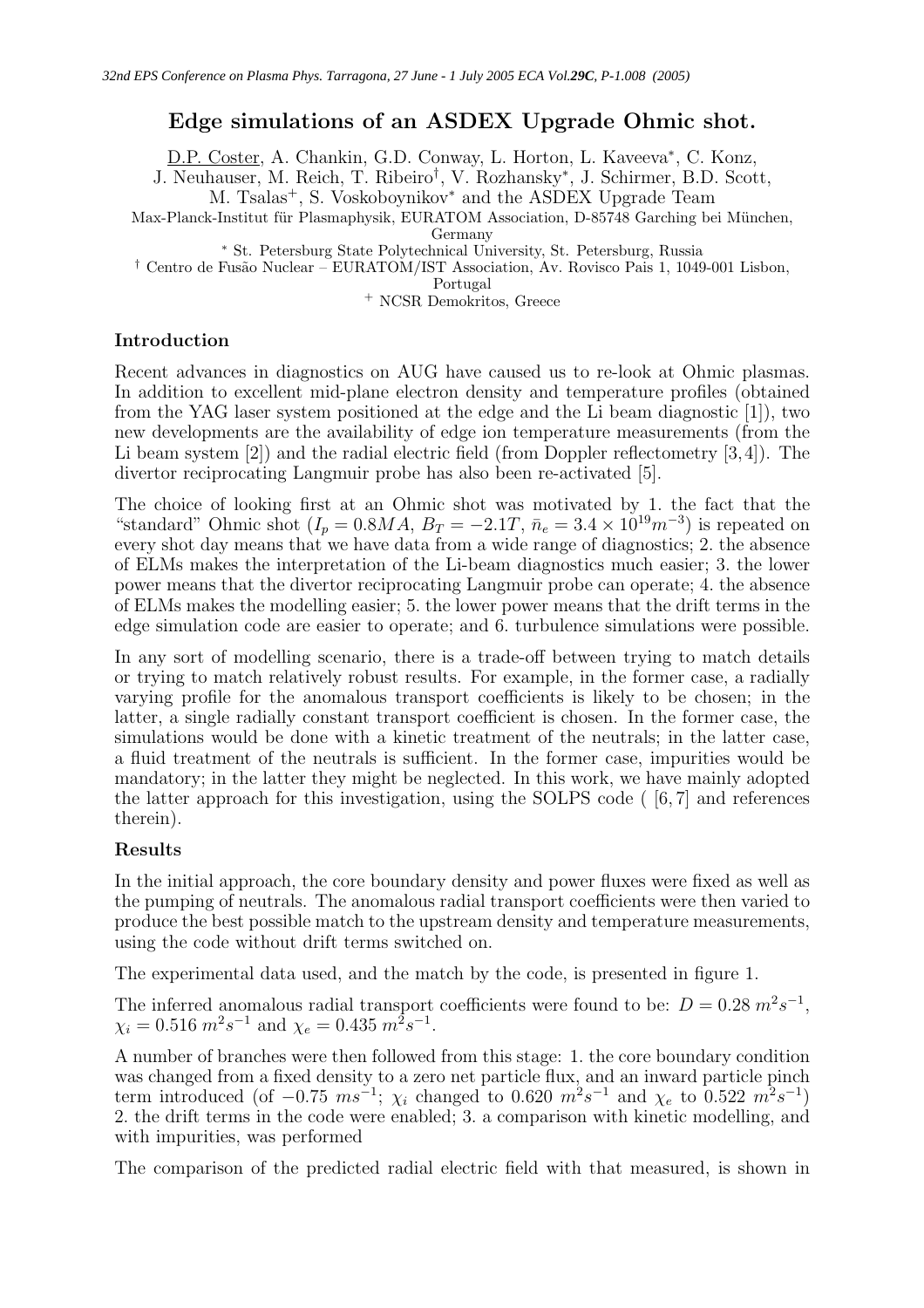

Figure 1: match of the code upstream electron density and electron and ion temperatures with those measured via the YAG Thomson and Lithium beam systems.

figure 2. No additional free parameters were introduced to obtain this result — the transport coefficients and boundary conditions were those obtained when using the nondrift code to match the upstream densities and temperatures.



Figure 2: Left: cross section of ASDEX Upgrade showing the magnetic equilibrium at the modelled time, as well as the position of the reciprocating divertor Langmuir probe (A), the positions of the vertical Thomson electron temperature and density measurements (B), and the position of the Lithium beam electron density and ion temperature measurements (C). Right: comparison of the midplane radial electric field from the code with that measured by Doppler reflectometry.

The comparison of the simulation with the divertor reciprocating Langmuir probe is shown in figure 3. Again, no additional fitting of parameters has been performed. It can clearly be seen that the run with drifts provide a better match to the experiment than the run without drifts. Impurities are also likely to play a stronger role in the divertor than upstream, and have been neglected for these runs.

The runs with drifts also give a better match for the target profiles, figure 4. As a reminder, no additional fitting of transport parameters from those derived by fitting the mid-plane profiles has been performed, and these are runs without impurities and with the fluid neutral model.

Comparisons of the simulations performed using the fluid neutral model with those done using the kinetic model show reasonable agreement, particularly if the neutral kinetic flux limiter was set to 1.0, figure 5, as recommended in [8]. The agreement at the target is also good.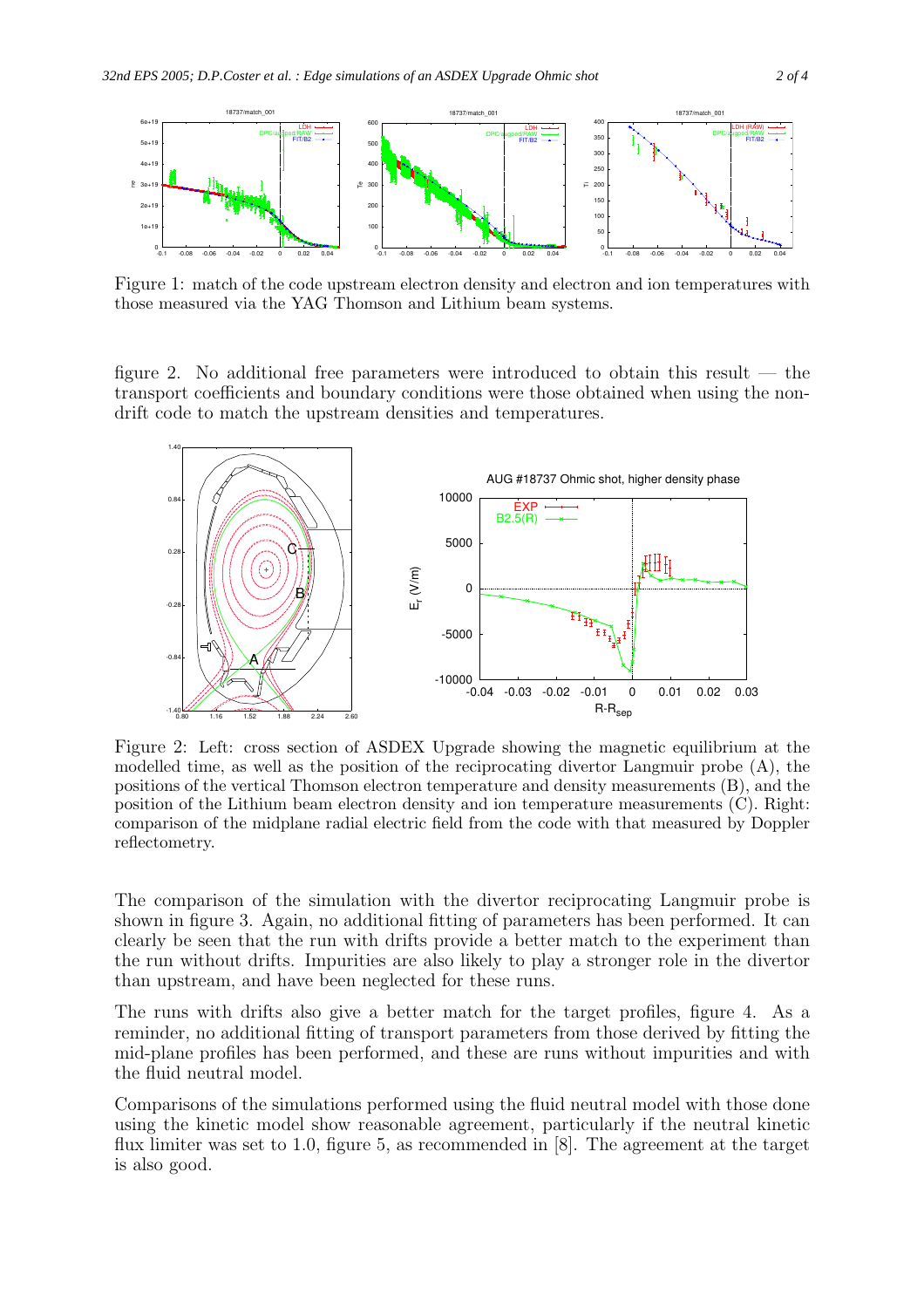

Figure 3: Comparison of the code output with data from the divertor reciprocating Langmuir probe. From left to right: electron density, temperature and pressure. Top: without drifts, Bottom: with drifts.



Figure 4: Comparison of the code output with data from the target Langmuir probes. From left to right: electron density, temperature and power (for the experiment, based on a sheath transmission factor of 8).

Gyro-fluid turbulence runs [9] were also performed (but for an earlier phase of this discharge with a somewhat lower density) using the measured temperatures and densities, and their gradients. The inferred transport coefficients were  $\chi_i = 0.15$   $m^2 s^{-1}$  and  $\chi_e =$ 0.49  $m^2s^{-1}$ , but with about 1/6 of the power in the ion channel (the above edge transport modelling had assumed the power equally divided between ions and electrons), and a total power about 2/3 of that in the experiment.

The 1d NEOART neoclassical transport module was implemented in the B2 code [10], and the neo-classical ion transport level on closed field lines was found to be about  $0.1 \, m^2 s^{-1}$  (based on the pure D plasma), below that inferred from the plasma transport simulations but not too far from that from the turbulence code.

#### Summary

Excellent measurements of the upstream edge electron and ion temperatures, electron density and electric field have been made for the AUG "standard" Ohmic shot. SOLPS simulations have been performed to produce the best possible match of the upstream temperature and density measurements under various assumptions, producing estimates of the radial energy and particle transport coefficients. Under the assumption of equal power flows via the electrons and ions at the core boundary, the ion thermal diffusivity was found to be 0.52  $m^2s^{-1}$  and the electron thermal diffusivity 0.44  $m^2s^{-1}$ . The ion